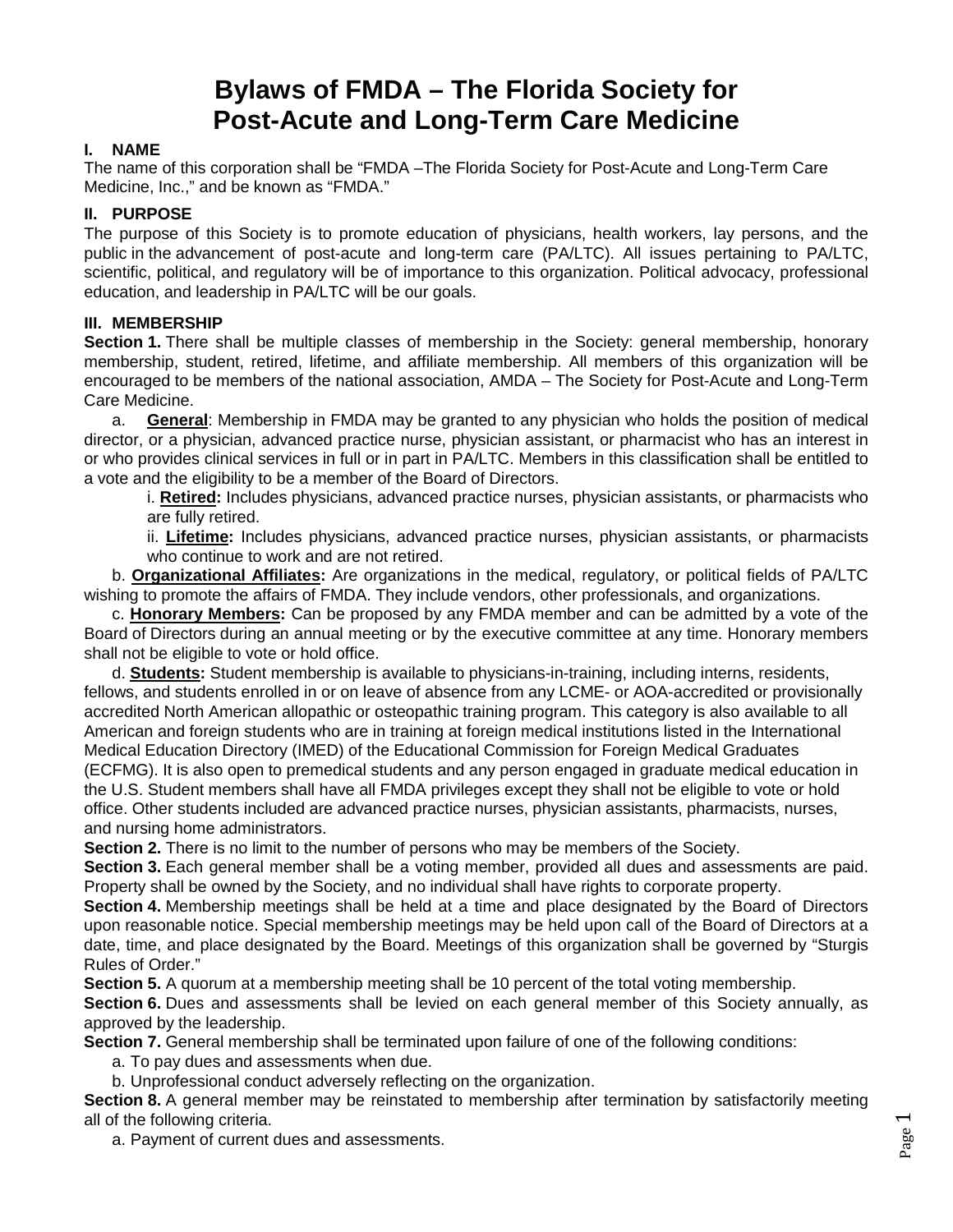# **IV. BOARD OF DIRECTORS**

**Section 1.** The responsibilities of the Board of Directors shall be to conduct the business affairs, educational seminars, and other meetings, and to foster and promote the purposes of the Society, including its mission and vision statements.

**Section 2.** The Board of Directors shall consist of the Chairman of the Board, Immediate Past-President, President, Vice President, Secretary-Treasurer, making up the executive committee, and eight (8) other FMDA members. At any point in time, a maximum of two (2) advanced practice nurses or physician assistants and one pharmacist may occupy a director's position of the Board. Each is elected for a two-year term and can be re-elected for another two-year term, except for the Immediate Past-President, President-Elect, and Chairman of the Board, who are not elected. The office of the Chairman of the Board is held by the Past-President, once removed. In the event that the Past-President, once removed, is unable to fulfill his or her duties, the board will seek nominations from past-presidents, and the Board will select the successor from these nominees. All elections will take place at the annual meeting every two years. During a nonelection year, the Board shall appoint new directors for any offices vacated due to unforeseen circumstances and will be good for the remaining term until the next election. Such an office will not count as a two-year term. All candidates for position as an officer must have been a board member or a member of FMDA within the last two (2) years and must be a physician.

**Section 3.** The nominating committee shall consist of the executive committee and will be chaired by the Immediate Past-President. In the event that any office is vacated due to unforeseen circumstances, the executive committee can elect any board member to fill that position and will not count as a two-year term.

**Section 4.** A quorum of the Board of Directors shall be 50 percent of all board members.

**Section 5.** The Board of Directors or the officers, at their direction, shall endeavor to schedule one annual seminar for educational purposes.

#### **V. OFFICERS**

**Section 1.** There shall be five officers in this Society: Chairman of the Board, Immediate Past-President, President, Vice President, and Secretary-Treasurer, all of whom shall be physicians.

**Section 2.** Election of officers shall be by the general membership or the Board at every other annual meeting as designated above, and all officers shall serve a two-year term of office. No officer shall serve more than two consecutive terms in the same office. Officers or directors assuming a position due to an unforeseen vacancy will, for the purposes of defining their term of service, begin that term at the next regularly scheduled meeting.

**Section 3.** The President shall preside over the annual membership meeting and be chief executive officer of the Society, and have such other duties and functions as the Board of Directors may designate from time to time. The president shall have the responsibility to appoint committee chairpersons.

**Section 4.** In the absence of the President, the Vice President shall exercise all the duties and responsibilities of the President. The Vice President shall be the President-elect.

**Section 5.** The Secretary-Treasurer or his delegate shall attend all meetings of the Board of Directors and the membership. A book is to be kept for the purposes of recording the minutes of the proceedings. Notice of all meetings of the membership and the Board of Directors shall be the responsibility of the Secretary-Treasurer.

**Section 6.** As Treasurer, the Secretary-Treasurer shall have custody of the Society funds, and shall keep full and accurate accounts of receipts and disbursements. Notices of dues payable shall be sent out and all funds will be deposited for safekeeping in a savings account having transfer privileges to a checking account for the purpose of disbursements of funds when due and payable.

**Section 7.** The Chairman of the Board shall preside at all board meetings. The duties of the Chairman are to assist in planning the annual meeting, provide advice to the President, help bring continuity to the organization, and perform other such duties as assigned by the President.

#### **VI. AMENDMENT**

The Board of Directors shall propose any amendment or alteration to these bylaws by resolution setting forth the proposed amendment and directing that it be submitted for adoption at a meeting of the membership. Notice stating the purpose of the meeting of members shall be given each member entitled to vote on the proposed amendment no less than 30 days prior to the meeting. If notice required has been given, the proposed amendment may be adopted at any meeting of the membership. When a majority of the members